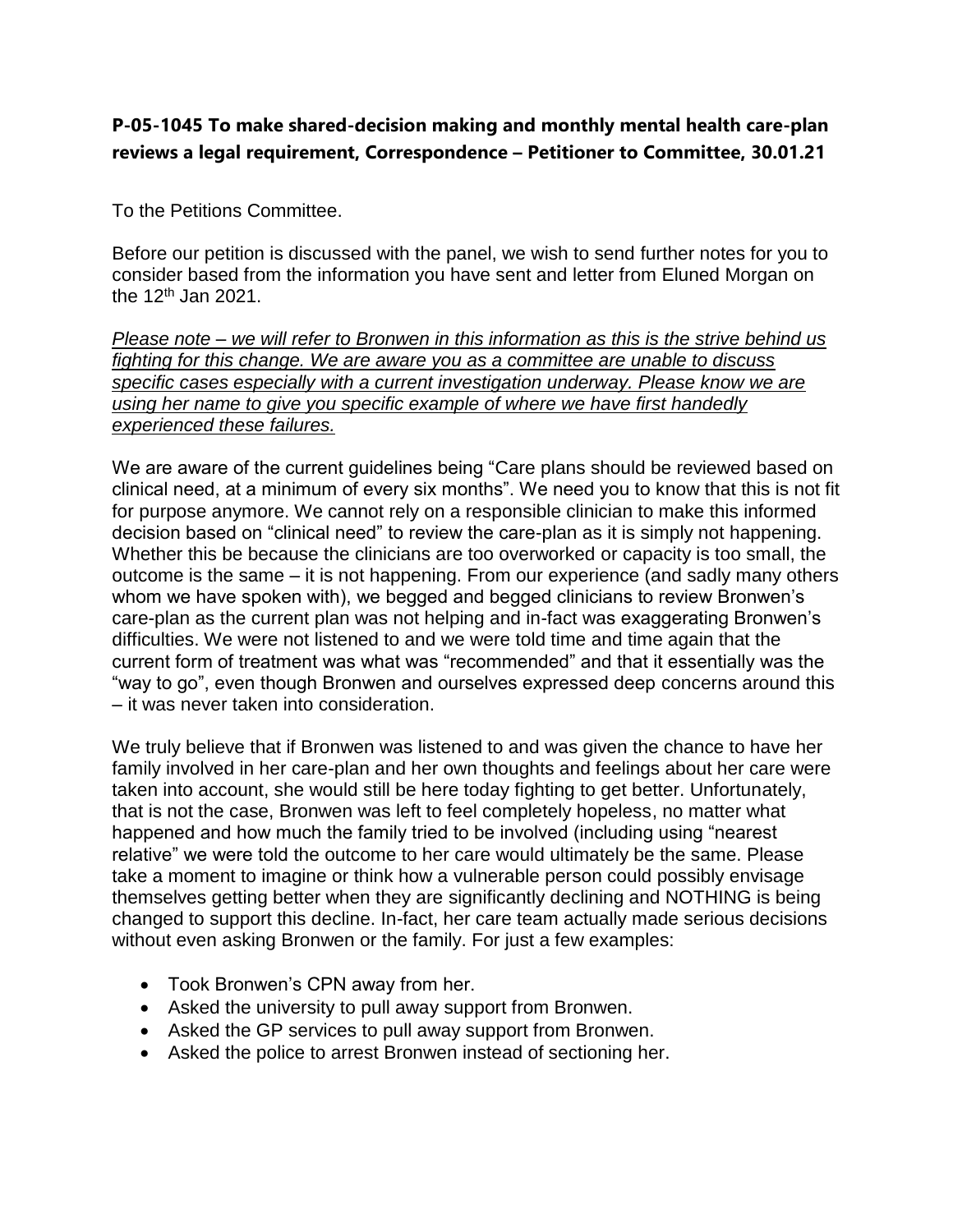ALL of these decisions (and many others) were made without Bronwen's consent, without her even being aware they were considering these options, without the family being made aware of ANYTHING and most importantly without **ever** considering Bronwen's thoughts or feelings regarding the decisions. She was simply told that these changes had been made.

This, as you can imagine left her feeling helpless, hopeless and at rock bottom. I hope by now you can see how much this system needs to change.

The Solution:

This is how I vision things changing for the better:

## **Care-Plan reviews to be offered monthly as a LEGAL REQUIRMENT.**

This would give the patient the option to refuse the review if they are satisfied with their current treatment however would leave space for discussions to occur with clinicians if they are needed. This would mean that for those who are receiving the care they feel is appropriate, there is scope for the review to be postponed – however the offer of the review still needs to be offered as a legal requirement. Please see template Care Plan review as example of how this could occur.

## **Care and Support Plan Review**

#### Your current Care and Support Plan:

#### Care Plan Reviews:

#### $01/01/21$

#### Please select which is applicable.

- . I have been offered a Care Plan Review from my care provider and have requested a review in this instance.
- . I have been offered a Care Plan Review from my care provider and have declined my right to review my Care Plan. I am currently satisfied with the care I am receiving at this time.

#### Signed:

#### Dated:

### $01/02/21$

#### Please select which is applicable.

- . I have been offered a Care Plan Review from my care provider and have requested a review in this instance
- . I have been offered a Care Plan Review from my care provider and have declined my right to review my Care Plan. I am currently satisfied with the care I am receiving at this time.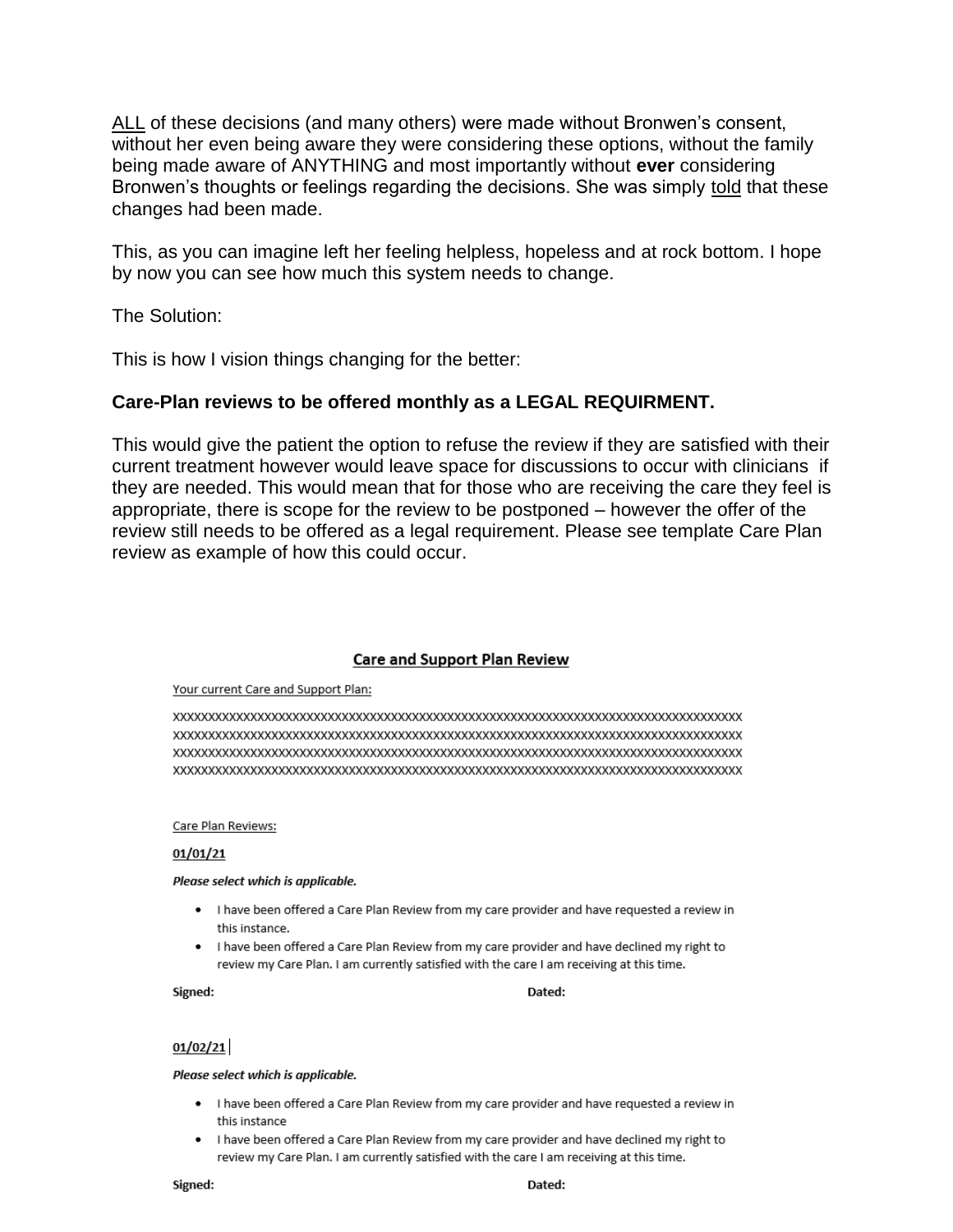From this example you can see how simple it could be. Care providers will be meeting with their patients on a monthly basis anyway and all they have to do would have paperwork similar to this which would give the patient the option to sign that they are happy with their care or if they wish to have a review. This gives patients autonomy and would help build a trusting relationship and help the patient know that they have a say in the care they receive.

I would also like to draw your attention to the "Shared-decision making" aspect of this petition. What I mean by this is having a whole person approach whereby the individual is given the option to (if they consent) for their family to sign whether they are also satisfied with the individuals care. Please see below and example of how this could be represented.

## **Care and Support Plan Review**

#### Your current Care and Support Plan:

#### Care Plan Reviews:

### 01/01/21

#### Please select which is applicable.

- . I have been offered a Care Plan Review from my care provider and have requested a review in this instance.
- . I have been offered a Care Plan Review from my care provider and have declined my right to review my Care Plan. I am currently satisfied with the care I am receiving at this time.

#### Signed:

### Dated:

#### **Shared Decision Making:**

#### Please select which is applicable.

- . I consent for my family/nearest relatives to be involved in my care plan review.
	- Signed: Dated:
- I do not consent for my family/nearest relatives to be involved in my care plan review.
	- Signed:

Dated: